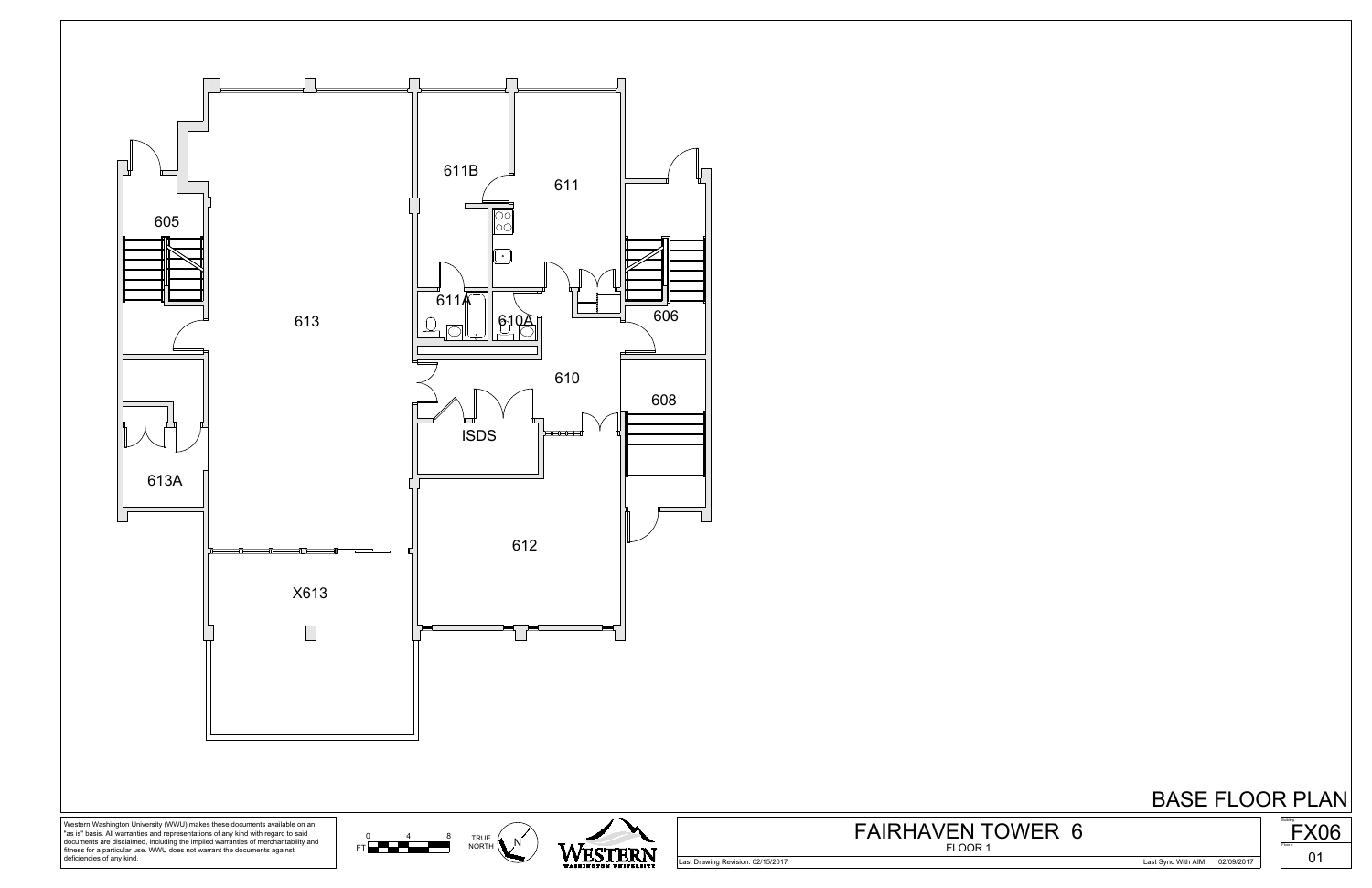





Western Washington University (WWU) makes these documents available on an "as is" basis. All warranties and representations of any kind with regard to said documents are disclaimed, including the implied warranties of merchantability and fitness for a particular use. WWU does not warrant the documents against deficiencies of any kind.

Last Drawing Revision: 02/15/2017 Last Sync With AIM: 02/09/2017



FLOOR 2 FAIRHAVEN TOWER 6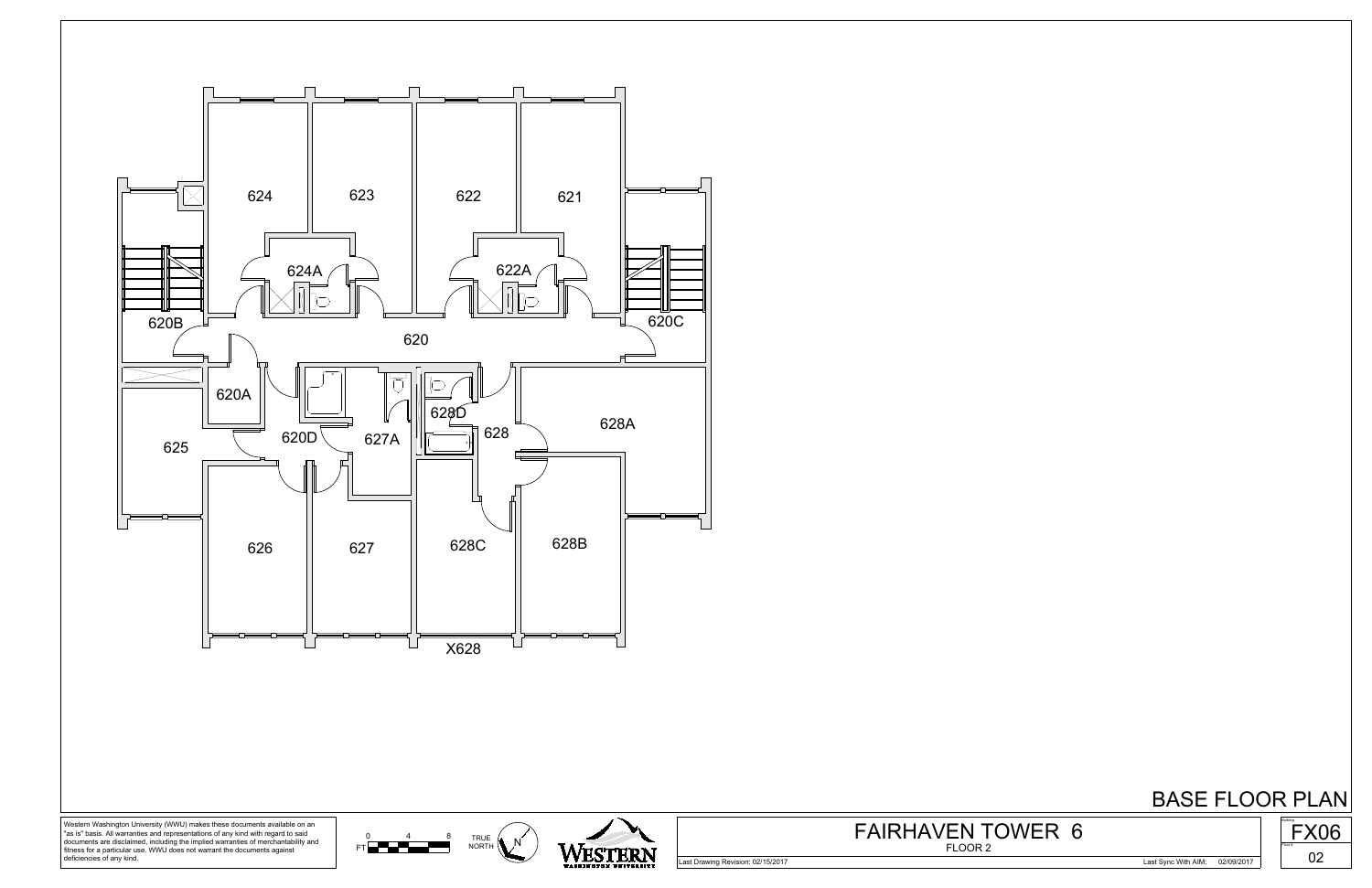

Last Drawing Revision: 02/15/2017 Last Sync With AIM: 02/09/2017



FLOOR 3 FAIRHAVEN TOWER 6